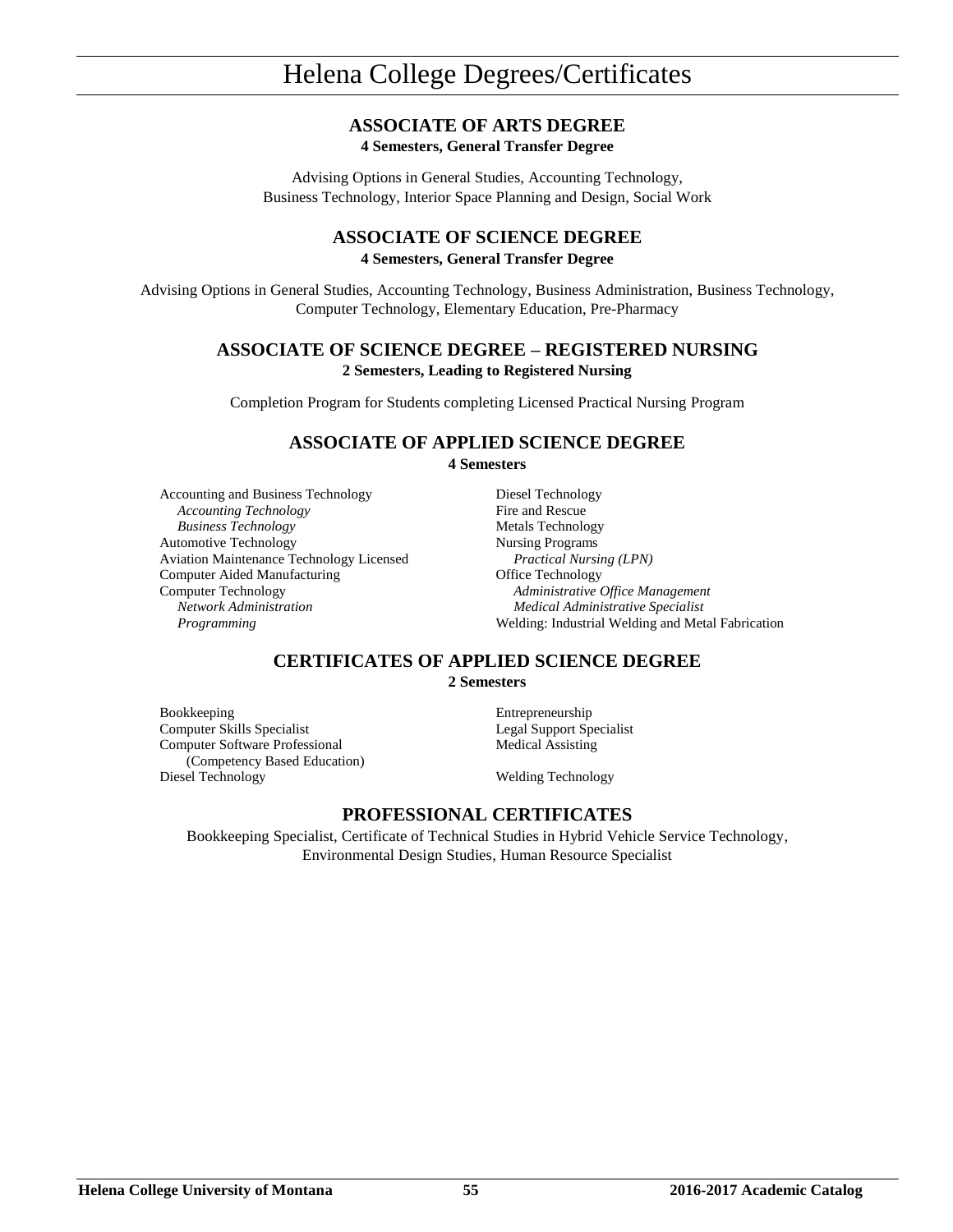# Associate of Arts Degree

The Associate of Arts (A.A.) degree is a general transfer degree. Completion of this program indicates the student has completed a course of study equivalent to the first two years of a baccalaureate degree. The Associate of Arts degree does not officially include a major or minor course of study.

With an Associate of Arts (A.A.) degree from Helena College, a student can transfer to any Montana University System school with junior class status.

Students may also accumulate credits to transfer to another college or university. Completion of the Helena College general education core requirements (30 credits) satisfies the general core requirements of the Montana University System. All Montana University System institutions will accept the Helena College general education core to satisfy their lower division general education requirements.

The following requirements must be met for completion of an A.A. degree:

- 1. Completion of 60 semester credits in courses numbered 100 level and above. A course cannot satisfy more than one general education core or graduation requirement.
- 2. Completion of the General Education Core Curriculum (30 credits).
- 3. Completion of the A.A. Requirements: 6 credits: one Foreign Language course, and any Social & Psychological Science, History, Humanities, or Fine Arts.
- 4. Final cumulative grade point average of 2.25 or above. A grade of "C-" or better is required for all courses.
- 5. At least 15 credits must be at the 200 level.
- 6. At least 30 credits (50% of the degree) must be completed at Helena College.

### **Associates of Arts (A.A.) Degree Graduation Requirements:**

### **General Education Core (30 Credits)**

| 6 Credits |
|-----------|
| 3 Credits |
| 3 Credits |
| 3 Credits |
| 6 Credits |
| 6 Credits |
| 3 Credits |
|           |

## **A.A. Requirements (6 Credits)**

One Foreign Language course, and any Social & Psychological Science, History, Humanities, or Fine Arts course.

#### **Advising Option (24 Credits)**

\*Advising Options for A.A. degree: General Studies, Accounting Technology, Business Technology, and Interior Space Planning & Design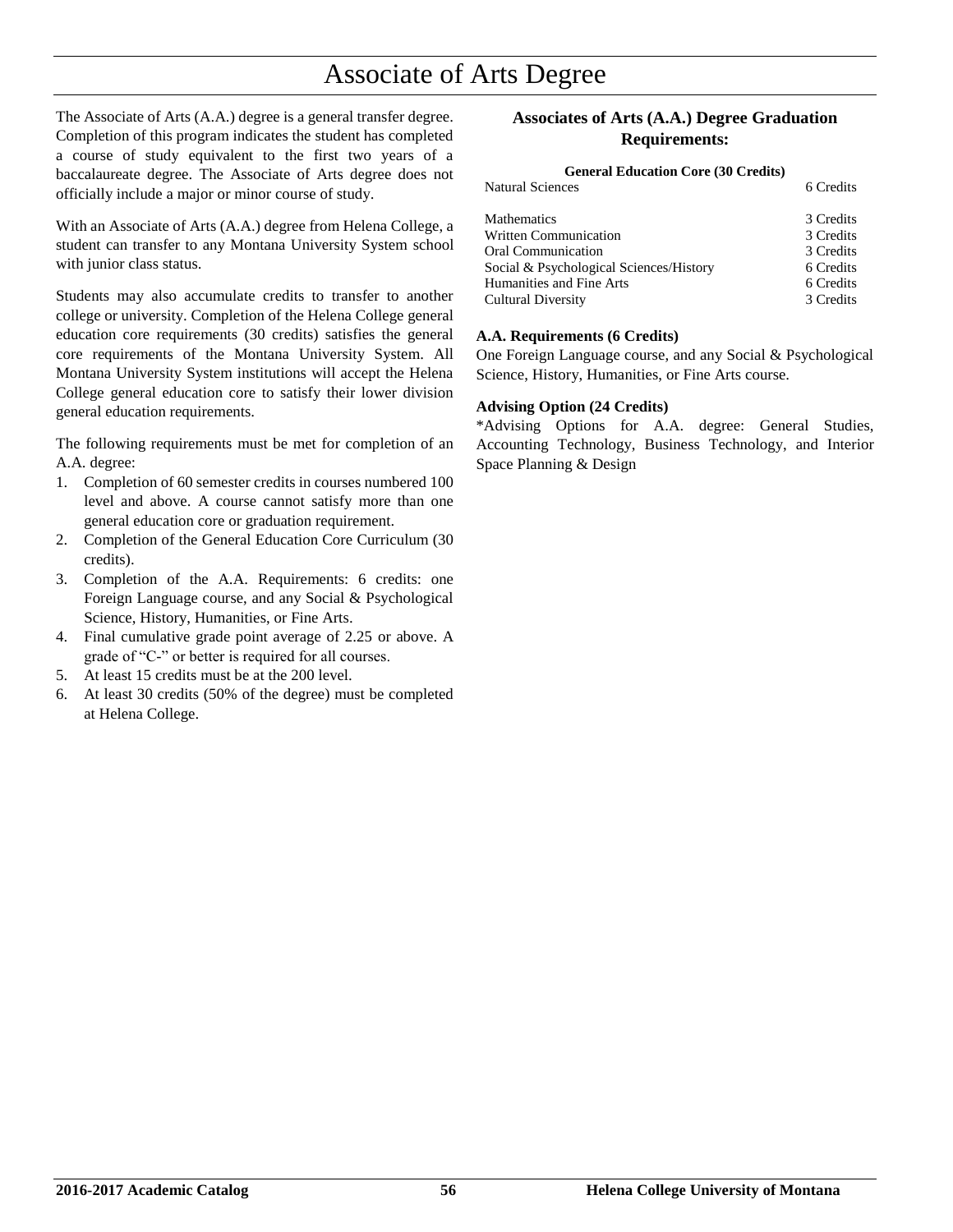# Associate of Science Degree

The Associate of Science (A.S.) degree is a general transfer degree. Completion of this program indicates the student has completed a course of study equivalent to the first two years of a baccalaureate degree. The Associate of Science degree does not officially include a major or minor course of study.

With an Associate of Science (A.S.) degree from Helena College, a student can transfer to any Montana University System school with junior class status.

Students may also accumulate credits to transfer to another college or university. Completion of the Helena College general education core requirements (30 credits) satisfies the general core requirements of the Montana University System. All Montana University System institutions will accept the Helena College general education core to satisfy their lower division general education requirements.

The following requirements must be met for completion of an A.S. degree:

- 1. Completion of 60 semester credits in courses numbered 100 level and above. A course cannot satisfy more than one general education core or graduation requirement.
- 2. Completion of the General Education Core Curriculum (30 credits).
- 3. Completion of the A.S. Requirements: 6 credits: one Natural Science course with lab, and an additional Natural Science or Mathematics course.
- 4. Final cumulative grade point average of 2.25 or above. A grade of "C-" or better is required for all courses.
- 5. At least 15 credits must be at the 200 level.
- 6. At least 30 credits (50% of the degree) must be completed at Helena College.

## **Associates of Science (A.S.) Degree Graduation Requirements:**

# **General Education Core (30 Credits)**

| <b>Natural Sciences</b>                 | 6 Credits |
|-----------------------------------------|-----------|
| <b>Mathematics</b>                      | 3 Credits |
| <b>Written Communication</b>            | 3 Credits |
| <b>Oral Communication</b>               | 3 Credits |
| Social & Psychological Sciences/History | 6 Credits |
| Humanities and Fine Arts                | 6 Credits |
| <b>Cultural Diversity</b>               | 3 Credits |

#### **A.S. Requirements (6 Credits)**

One Natural Science course and an additional Natural Science or Mathematics course.

#### **Advising Option (24 Credits)**

Advising Options for A.S. degree: General Studies, Accounting Technology, Business Technology, Computer Technology-Programming, and Computer Technology-Networking.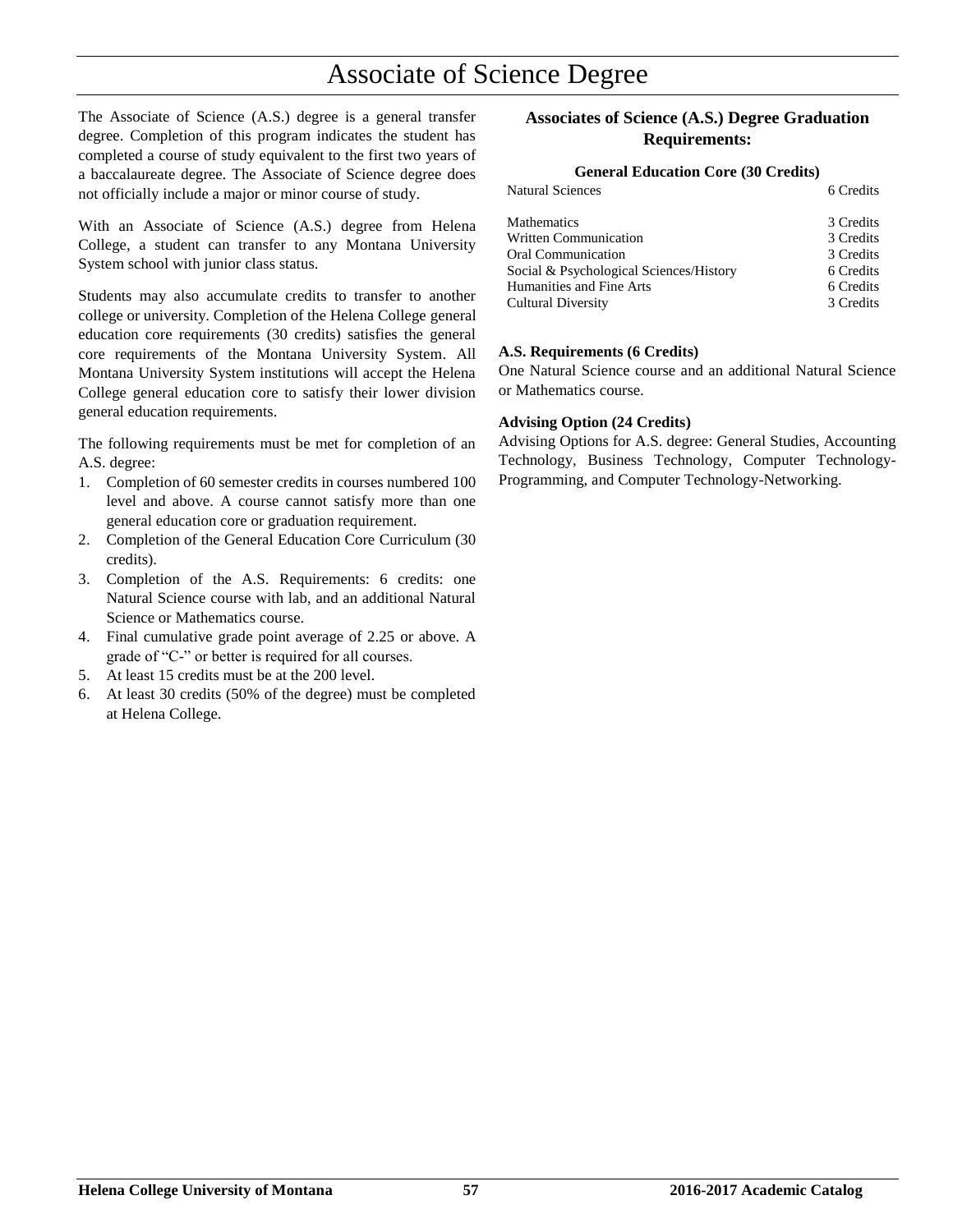# General Education Core Curriculum

The General Education Core of the Helena College provides students with the broad foundation of knowledge essential for success at the associate and baccalaureate levels. All students are prepared for independent, abstract, and critical thinking; responding creatively to problems; applying quantitative and mathematical knowledge; finding information; communicating both orally and in written forms. This is done to engender life-long learning skills, a foundation of knowledge in a variety of disciplines, and a broadened perspective on our interdependent, changing global community.

The following 5 areas are included in the Helena College General Education Core:

#### **A. Natural Science & Mathematics**

Math and Natural Science Outcomes

- Understand and demonstrate methods used to gather, test, and interpret scientific data.
- Understand basic principles that explain the natural world.
- Solve quantitative problems and interpret solutions.
- Use inductive and deductive scientific reasoning to solve novel problems.

#### **B. Written & Oral Communication**

Written/Oral Communications Outcomes

- Demonstrate mastery of engaging, clear, and coherent structures for presenting ideas in a variety of expository and argumentative models.
- Develop ideas logically, clearly, convincingly, and ethically.
- Control the effect of voice in achieving specific communication purposes with specific audiences.
- Control the conventions of language.
- Understand and apply research skills necessary for academic study.
- Employ analysis, synthesis, and evaluation in both writing and reading.
- Exercise proficiency, confidence, and self-reliance in the application of academic activities.

#### **C. Social & Psychological Sciences, History**

Social and Psychological Science Outcomes

- Have an awareness of major perspectives in social and individual behavior.
- Be able to apply social science theories to multicultural perspectives.
- Understand how historical experiences influence current theories.
- Be able to apply critical thinking skills.
- Be able to recognize and practice ethical research techniques.

#### **D. Humanities & Fine Arts**

Humanities and Fine Arts Outcomes

- Identify a variety of artistic styles, movements, schools of thought/expression, and cultures.
- Analyze, interpret, and evaluate a range of human expressions and values using critical strategies.
- Engage in imaginative expression.
- Appreciate a diversity of world-views or perspectives.

### **E. Diversity**

Diversity Component Outcomes

- Students will appreciate diversity across cultures and be able to reflect upon their own cultural values and systems.
- Students will understand and be able to analyze the complex political, social, and economic relationships within and among cultures.
- Students will appreciate the creative works, values, and ways of life and/or history of a cultural group outside of their own culture.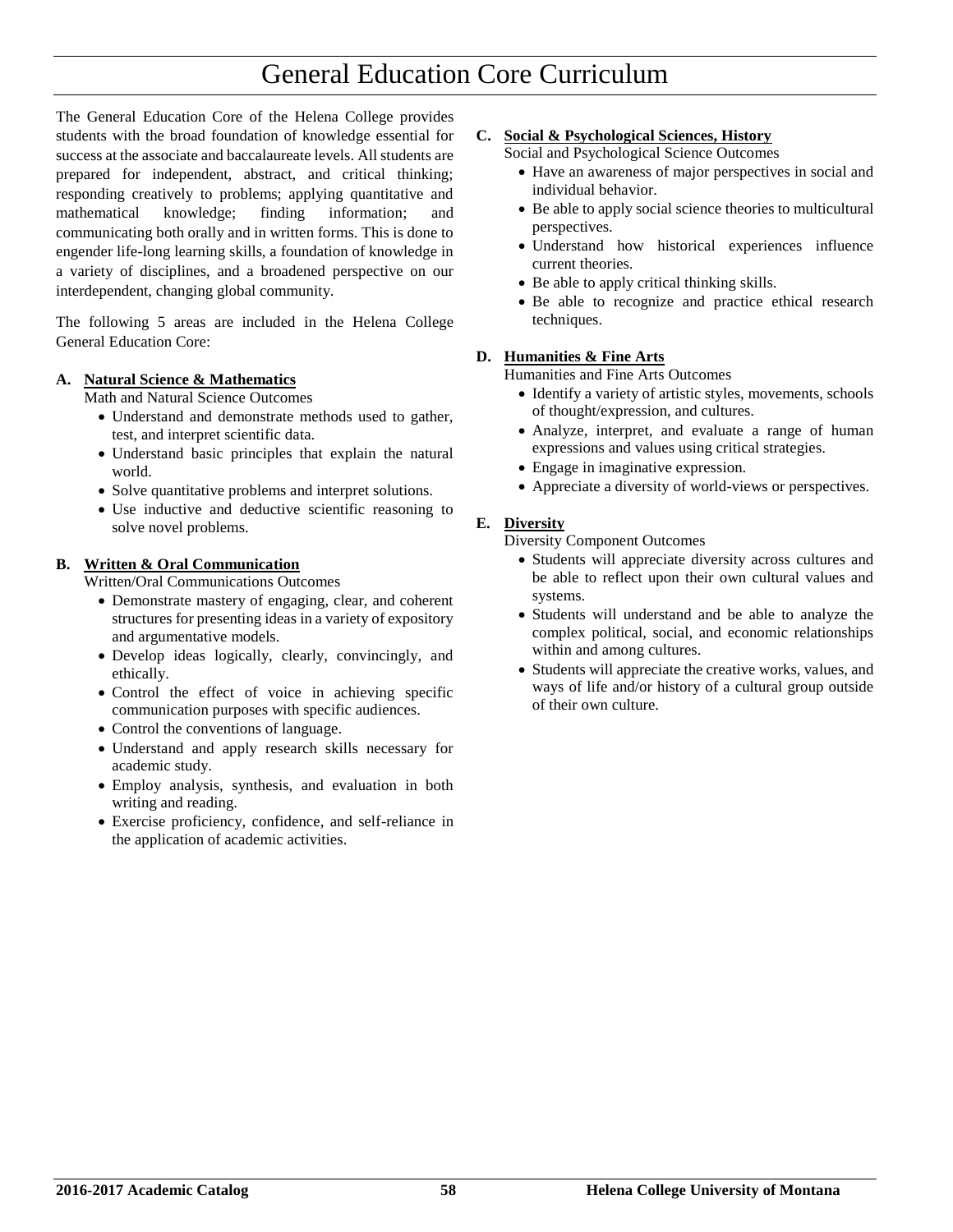## **A: Natural Science & Mathematics**

| ASTR110             | Introduction to Astronomy                | 4                       | ENSC245             | Soils                                  | 3 |
|---------------------|------------------------------------------|-------------------------|---------------------|----------------------------------------|---|
| <b>BIOB101</b>      | Discover Biology                         | 3                       | <b>ENSC270</b>      | <b>Water Quality</b>                   | 3 |
| <b>BIOB102</b>      | Discover Biology Lab                     |                         | ENSC272             | <b>Water Resources</b>                 | 3 |
| <b>BIOB160</b>      | Principles of Living Systems w/Lab       | 4                       | <b>ENST230</b>      | Nature and Society                     | 3 |
| <b>BIOB170</b>      | Principles of Biological Diversity w/Lab | 4                       | EVSC <sub>233</sub> | Environment and the Economy            | 3 |
| <b>BIOB260</b>      | Cellular and Molecular Biology w/Lab     | 4                       | GEO101              | Introduction to Physical Geology       | 3 |
| <b>BIOB272</b>      | Genetics and Evolution                   | 3                       | GEO102              | Introduction to Physical Geology Lab   |   |
| <b>BIOH104</b>      | <b>Basic Human Biology</b>               | 4                       | GEO211              | Earth History and Evolution            | 4 |
| <b>BIOH201</b>      | Human Anatomy & Physiology I w/Lab       | 4                       | GPHY111             | Physical Geography with Lab            | 4 |
| <b>BIOH211</b>      | Human Anatomy & Physiology II w/Lab      | 4                       | GPHY262             | Spatial Sciences Tech and Applications | 3 |
| <b>BIOM250</b>      | Microbiology for Health Sciences         | 3                       | M105                | <b>Contemporary Mathematics</b>        | 3 |
| <b>BIOM251</b>      | Microbiology for Health Sciences Lab     |                         | M115                | Probability and Linear Mathematics     | 3 |
| CHMY121             | Introduction to General Chemistry        | 3                       | M121                | College Algebra                        | 3 |
| CHMY122             | Introduction to General Chemistry Lab    |                         | M132                | Numbers & Operations for K-8 Teachers  | 3 |
| CHMY123             | Intro to Organic & Biochemistry          | 3                       | M133                | Geometry and Geometric Measurement for | 3 |
| CHMY124             | Intro to Organic & Biochemistry Lab      |                         |                     | K-8 Teachers                           |   |
| CHMY141             | College Chemistry I                      | 3                       | M151                | Pre-Calculus                           | 4 |
| CHMY142             | College Chemistry I Lab                  |                         | M171                | Calculus I                             | 4 |
| CHMY143             | College Chemistry II                     | 3                       | M172                | Calculus II                            | 4 |
| CHMY144             | College Chemistry II Lab                 |                         | M234                | Advanced Topics in Mathematics for K-8 | 3 |
| CHMY221             | Organic Chemistry I                      | 3                       |                     | Teachers                               |   |
| CHMY222             | Organic Chemistry I Lab                  | $\overline{\mathbf{c}}$ | <b>NUTR221</b>      | <b>Basic Human Nutrition</b>           | 3 |
| CHMY223             | Organic Chemistry II                     | 3                       | <b>PHSX103</b>      | Our Physical World                     | 4 |
| CHMY224             | Organic Chemistry II Lab                 | $\overline{c}$          | <b>PHSX205</b>      | College Physics I                      | 3 |
| ENSC105             | <b>Environmental Science</b>             | 3                       | <b>PHSX206</b>      | College Physics I Lab                  |   |
| ENSC140             | Intro to Geographic Info Systems (GIS)   | 3                       | <b>PHSX207</b>      | College Physics II                     | 3 |
| ENSC211             | Environmental Policy and Laws            | 3                       | <b>PHSX208</b>      | College Physics II Lab                 |   |
| ENSC <sub>220</sub> | Surface Water Hydrology                  | 3                       | STAT216             | <b>Introduction to Statistics</b>      | 3 |
| ENSC242             | <b>Environmental Sampling I</b>          | 3                       |                     |                                        |   |
|                     |                                          |                         |                     |                                        |   |
|                     |                                          |                         |                     |                                        |   |

# **B: Written and Oral Communication**

| COMX111 | Introduction to Public Speaking  | WRIT101 | College Writing I  |  |
|---------|----------------------------------|---------|--------------------|--|
| COMX250 | Introduction to Public Relations | WRIT201 | College Writing II |  |

# **C: Social & Psychological Sciences, History**

| ANTY101             | Anthropology & the Human Experience     | 3(D) | <b>PSCI260</b> | <b>State and Local Government</b>            |      |
|---------------------|-----------------------------------------|------|----------------|----------------------------------------------|------|
| ANTY250             | Introduction to Archaeology             |      | <b>PSYX100</b> | Introduction to Psychology                   |      |
| BGEN105             | <b>Introduction to Business</b>         |      | <b>PSYX120</b> | Research Methods I                           |      |
| CJUS121             | Introduction to Criminal Justice        |      | <b>PSYX230</b> | Developmental Psychology                     |      |
| ECNS <sub>201</sub> | Principles of Microeconomics            |      | PSYX233        | Fundamentals of Psychology of Aging          |      |
| ECNS <sub>202</sub> | Principles of Macroeconomics            |      | <b>PSYX240</b> | Fundamentals of Abnormal Psychology          |      |
| ECNS <sub>203</sub> | Principles of Micro and Macro Economics |      | <b>PSYX250</b> | <b>Fundamentals of Biological Psychology</b> |      |
| GPHY121             | Human Geography                         |      | <b>PSYX260</b> | <b>Fundamentals of Social Psychology</b>     |      |
| HSTA101             | American History I                      |      | <b>PSYX270</b> | Fundamentals of Learning                     |      |
| HSTA102             | Post-WW II America                      |      | <b>PSYX273</b> | <b>Mental Health Professional Practice</b>   |      |
| <b>HSTA160</b>      | Introduction to the American West       |      | SOCI101        | Introduction to Sociology                    |      |
| HSTA215             | Post-WW II America                      |      | SOCI201        | Social Problems                              |      |
| HSTA255             | Montana History                         |      | SOCI211        | Introduction to Criminology                  |      |
| <b>NASX105</b>      | Introduction to Native American Studies | 3(D) | SOCI215        | Introduction to Sociology of the Family      |      |
| PSCI <sub>210</sub> | Introduction to American Government     |      | SOCI220        | Race, Gender, and Class                      | 3(D) |
| PSCI <sub>240</sub> | Introduction to Public Administration   |      | SOCI235        | Aging and Society                            |      |
|                     |                                         |      |                |                                              |      |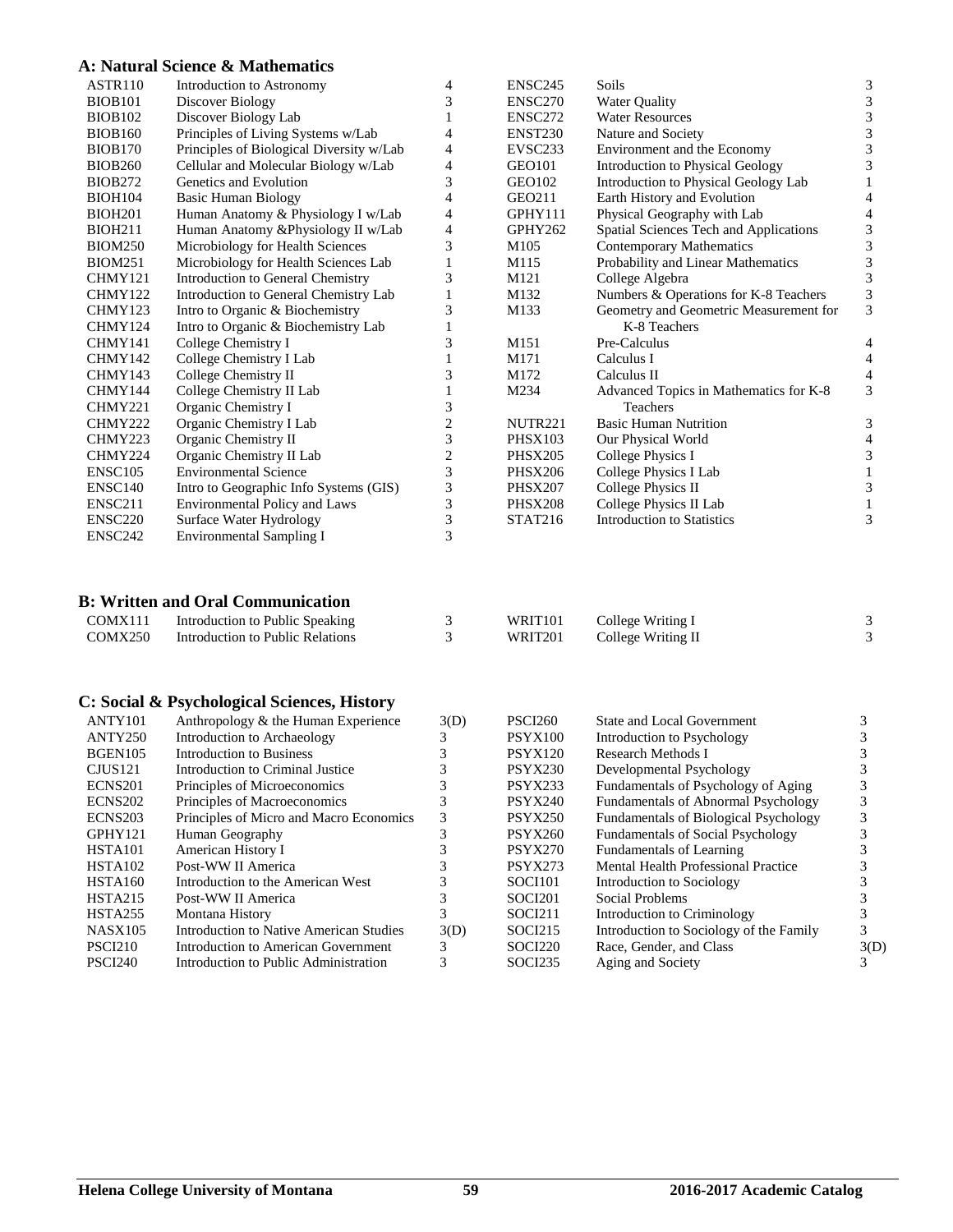#### **D: Humanities & Fine Arts**

| ARTH160             | Global Visual Culture                     |      | LIT <sub>224</sub> | British Literature II                 |      |
|---------------------|-------------------------------------------|------|--------------------|---------------------------------------|------|
| ARTZ105             | Visual Language – Drawing                 |      | <b>LIT227</b>      | Introduction to Shakespeare           |      |
| ARTZ106             | Visual Language $-2$ -D Foundations       |      | LIT <sub>230</sub> | World Literature Survey               | 3(D) |
| ARTZ221             | Painting I                                |      | LIT234             | Intro to Existential Lit              |      |
| BGEN220             | Business Ethics and Social Responsibility |      | LIT <sub>250</sub> | The Novel                             |      |
| CRWR240             | Introduction to Creative Writing Workshop | 3    | <b>MUSI101</b>     | Enjoyment of Music                    |      |
| <b>FRCH101</b>      | Elementary French I                       | 4(D) | PHL110             | Problems of Good and Evil             |      |
| FRCH <sub>102</sub> | Elementary French II                      | 4    | PHL215             | Introduction to Consciousness Studies |      |
| HONR <sub>121</sub> | Ways of Knowing                           | 3(D) | <b>SPNS101</b>     | Elementary Spanish I                  | 4(D) |
| <b>IDSN101</b>      | Introduction to Interior Design           | 3    | <b>SPNS102</b>     | Elementary Spanish II                 | 4(D) |
| LIT110              | Introduction to Literature                |      | THTR101            | Introduction to Theater               |      |
| LIT211              | American Literature II                    | 3(D) | <b>THTR120</b>     | Introduction to Acting I              |      |
| LIT <sub>213</sub>  | Montana Literature                        |      |                    |                                       |      |

#### **E: Diversity**

| ANTY101            | Anthropology & the Human Experience     | 3(D) |
|--------------------|-----------------------------------------|------|
| LIT <sub>211</sub> | American Literature II                  | 3(D) |
| LIT <sub>230</sub> | World Literature Survey                 | 3(D) |
| <b>FRCH101</b>     | Elementary French I                     | 4(D) |
| <b>FRCH102</b>     | Elementary French II                    | 4    |
| <b>HONR121</b>     | Ways of Knowing                         | 3(D) |
| <b>NASX105</b>     | Introduction to Native American Studies | 3(D) |
|                    |                                         |      |

| <b>SPNS101</b>      | Elementary Spanish I    | 4(D) |
|---------------------|-------------------------|------|
| SPNS <sub>102</sub> | Elementary Spanish II   | 4(D) |
| SOCI220             | Race, Gender, and Class | 3(D) |

## Mathem atics at Helena College